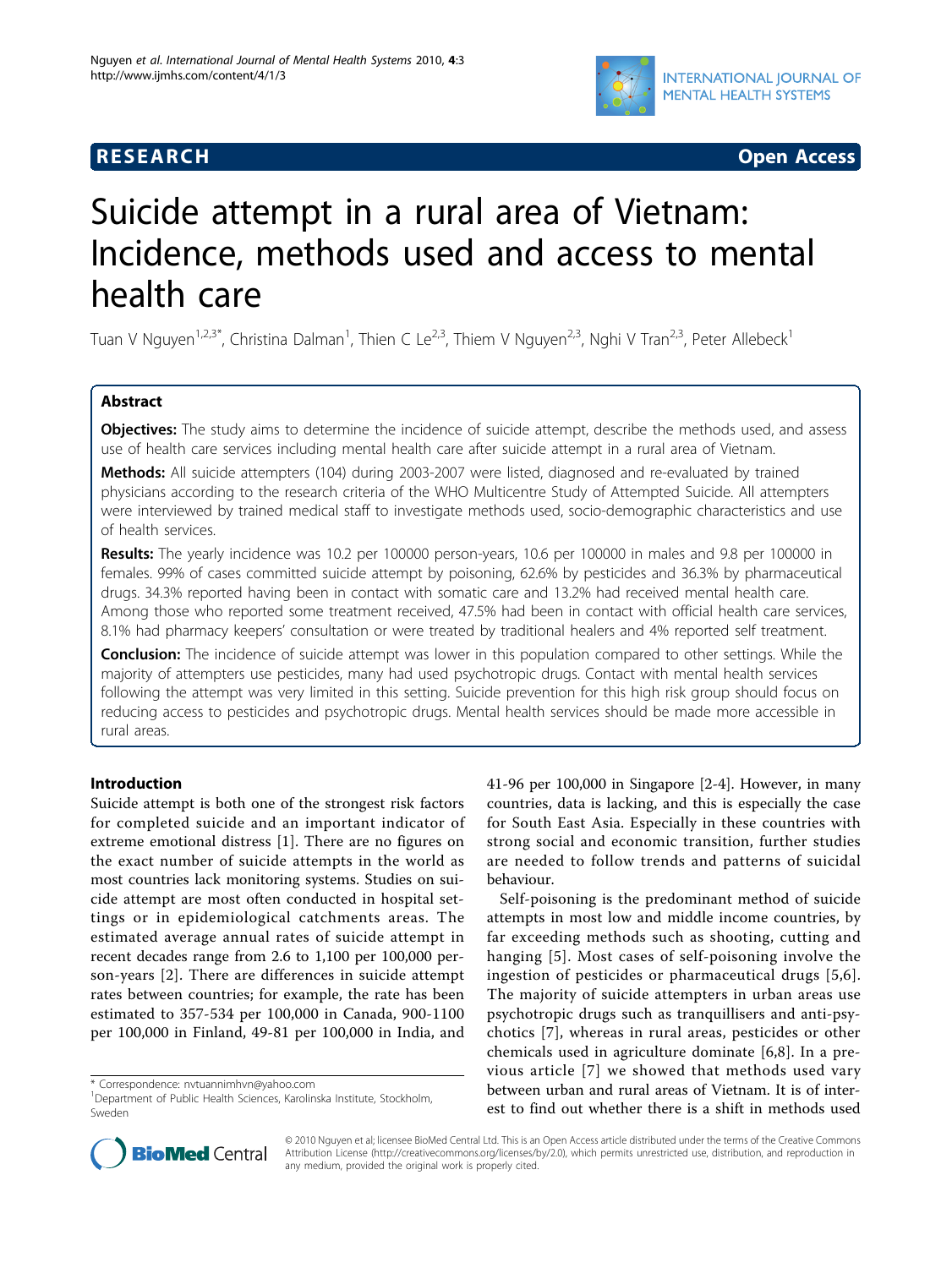also in rural areas, where some groups move from mainly farming to other occupations and salary work.

Basically, the same risk factors have been identified for completed suicides as for suicide attempts, such as availability of methods used (e.g. drugs, weapons), mental disorders and socio-demographic characteristics, e.g. living alone, unemployment and lack of social support [[9-11\]](#page-4-0). Since risk factors often remain unchanged in persons who have attempted suicide, there is a considerable risk of recurrence. Appropriate care and follow up of persons who have attempted suicide is thus important, especially since it has been shown that around 90% of attempters have a psychiatric diagnosis [[1\]](#page-4-0) and more than 50% have physical sequelae which require medical attention or surgery [\[5](#page-4-0),[12,13\]](#page-4-0). Again, while primary and secondary care services are well developed in many low and middle income countries in South East Asia, the status and capacity of mental health services is less developed, and need to be improved.

The aims of the present study were 1) to determine the incidence of suicide attempt in a rural area of Vietnam, 2) to describe the methods used, and 3) to assess the socio-demographic conditions and use of health care services, in particular mental health treatment after the index attempt.

# Methods

### Setting

The study was conducted in a rural area of Gia Luong in Bac Ninh province, located in the Red River Delta of the northern part of Vietnam. The area covers a land area of 208.7 km $^2$ . The mean population during the study period was 204,000 persons, making the population density very high for a rural area, over 1,200 persons per square kilometer. The majority of residents are farmers. Others are civil servants, manual workers, and small traders. The main economic activity in the area is farming. During the last years, a growing number of persons have left after harvest time to work as temporary workers in the city or in other provinces. The major ethnic group is Kinh, which is the biggest group in Vietnam [[14\]](#page-4-0).

The health care system in this area is organized according to the national system of rural health services Vietnam. The public health care services consist of two district hospitals, with approximately 120 beds in each, and 29 community health stations. District hospitals are mainly responsible in curative care, while community health stations are responsible for primary health care including essential curative care and preventive care. There are small pharmacies available in each community health station and only a few private pharmacies are located in this area.

#### Data collection

We identified persons who had been admitted to the district hospitals, as well as all health care stations, during 2003-2007 in Gia Luong area after having committed either a definite suicide attempt or an uncertain suicide attempt according to ICD-10. In addition, cases that were treated at home by medical staff from the community health center after suicide attempt were also included. For persons who had committed more than one suicide attempt, the first attempt was defined as index attempt. Each case of suicide attempt was diagnosed and re-evaluated by trained physicians according to the research criteria of the WHO Multicentre Study of Attempted Suicide [\[15](#page-4-0)].

Data was collected retrospectively in the beginning of 2008 based on records kept at the health services and interviews with medical staff.

All persons who had committed suicide attempt were interviewed face-to-face in their home by trained medical staff working at the community health stations. We used the instrument developed by the WHO Multicentre Study [[15](#page-4-0)] to record data on age, gender, marital status, types of living, occupation, date of the event, perceived need of support and use of health care services after the index attempt.

The study was approved by the Institutional Review Board of Hanoi Medical University

## Statistical analyses

Data analyses were performed using SPSS for Window Version 10.0 (SPSS, Chicago. IL, USA). Statistical significance for differences between groups was assessed by chi-square test. The annual incidence rates were based on a mean population of 204,000 inhabitants. Analyses are based on the index attempt during the studying period. Due to difficulties in finding an appropriate control group, we report results comparing with sociodemographic data from a random sample in a similar rural area in Vietnam [\[16\]](#page-4-0).

#### Results

#### Incidence and methods used of suicide attempt

We identified altogether 104 individuals, 54 males and 50 females, who committed suicide attempt during the study period. Of these, 90 persons were identified through hospital records, and 14 identified by medical staff after treatment at home. Including repeated attempts, totally 116 suicide attempts were performed during the study period. The yearly incidence of first attempt was 10.2 per 100,000 person-years, 10.6 per 100,000 in males and 9.8 per 100,000 in females.

Poisoning was the method used in 99% of the cases (table [1\)](#page-2-0). The most common method of poisoning was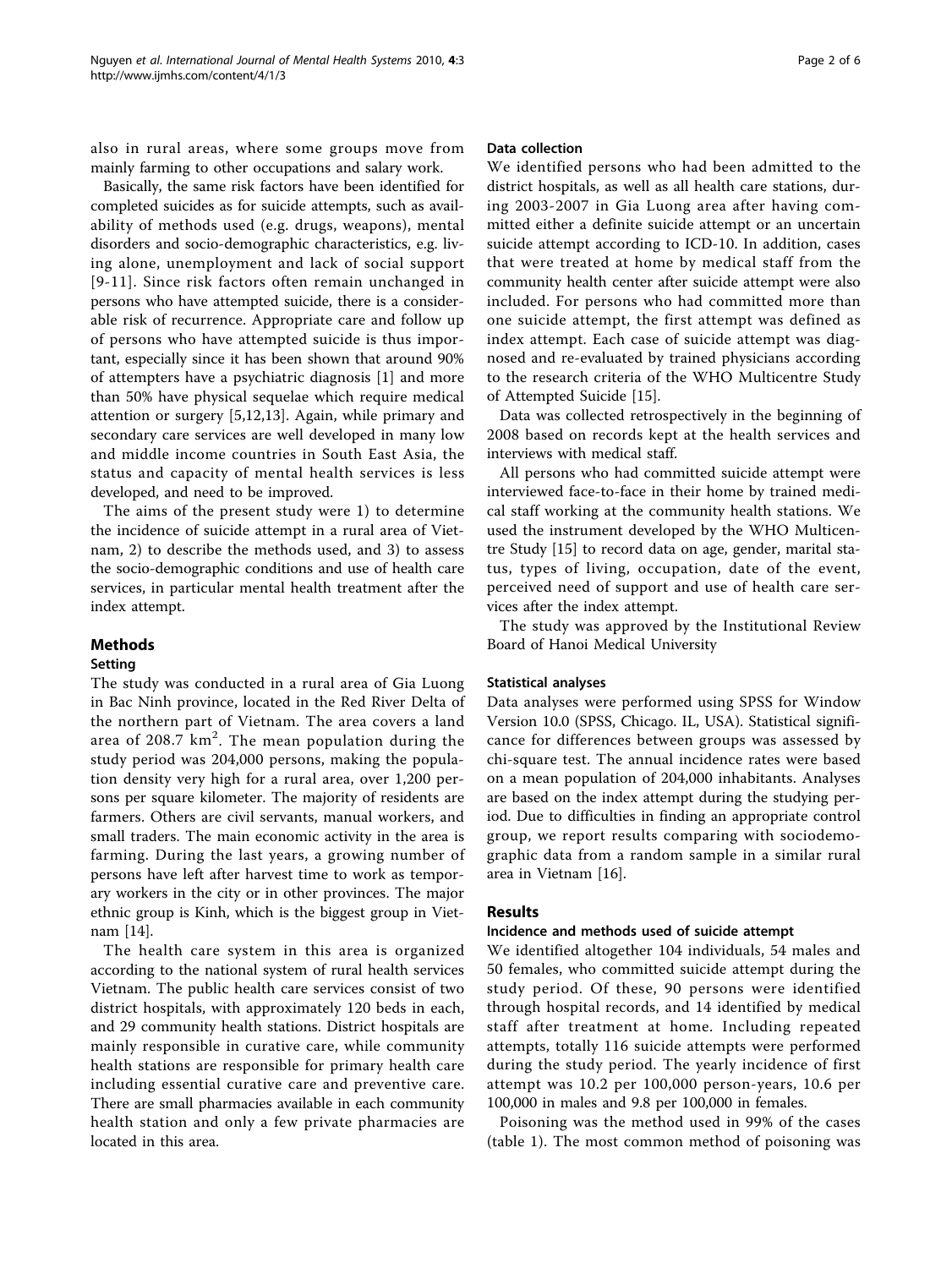<span id="page-2-0"></span>by pesticides (62.6%), followed by pharmaceutical drugs (36.3%).

## Socio-demographic characteristics

The large majority of suicide attempters were living together with their family members or others (83.8%). Only 3% were living alone.

Being single or widowed/divorced/separated was reported by 34.3%, which is not significantly different from the general rural population in Vietnam (28.8%). Around 14% of our subjects were unemployed, which is somewhat higher than in the general rural population in Vietnam (7.3%).

# Need and support from the family and the community

Emotional support was reported needed to a larger extent than practical support from both the family and the community (table [2](#page-3-0)). The individuals felt that they received more support, both practical (72%) and emotional (85%), from the family compared to the community (21% and 46%, respectively).

# Use of health care services

A large proportion (44.4%) refused to be referred to (table [3\)](#page-3-0). Only about one third (35.4%) accepted referral to professional care, and 22.2% were not sure if they accepted or had no referral. Altogether 35 persons received care from the official health care services such as hospitals, community health stations and private health care providers. A minority sought help from traditional healers (4 persons) or pharmacies/self-treatment (8 persons). Around one third (34.3%) reported having been in contact with somatic care and 13.2% had received mental health care.

# **Discussion**

The incidence rate of suicide attempt was 10.2 per 100,000 person-years in our study. Our incidence is lower compared to countries such as Canada (357-534 per 100,000), Norway (90-149 per 100,000), and Singapore (41-96 per 100,000), but higher compared to Nigeria (2.6 per 100,000) [[2,4](#page-4-0)]. Lack of previous community-based research precludes us from concluding whether the incidence rate of suicide attempt in rural

|  | Table 1 Methods used at the index attempt |  |  |  |
|--|-------------------------------------------|--|--|--|
|  |                                           |  |  |  |

Vietnam have increased or decreased in response to the country's rapid socioeconomic change.

There was no major gender difference in rates of suicide attempt in our study (male/female ratio 1.1:1). Studies from Nigeria and Finland showed higher ratios, 1.4:1 and 1.3:1, respectively [[17\]](#page-5-0). Lower ratios (more suicide attempts in females) have been reported from England (1:1.2), France (1:1.9), and Singapore (1:2.3) [[2](#page-4-0),[15](#page-4-0)].

The most common method used was poisoning. Pesticides are still the most common method for intoxication in suicide attempts in rural Vietnam. This is in agreement with what has been reported from other developing countries, such as China, Malaysia, and Uganda [[18\]](#page-5-0). The existence of toxic pesticides in most farmers' homes without security arrangements makes pesticides easily accessible. Pesticides are also cheaper and more easily available compared to pharmaceutical drugs and other chemicals used for intoxication [[8\]](#page-4-0). According to a WHO report, the use of pesticides is now the most common method of suicide worldwide [[19](#page-5-0)]. The most likely explanation for the high numbers of pesticides suicides in developing countries is the high lethality associated with pesticides ingestion compared to the relatively low lethality of many of the substances commonly taken in acts of self-poisoning in the West [\[20](#page-5-0)]. The urbanization seems to be associated with the transition of the methods of poisoning used from pesticides to pharmaceutical drugs, which has recently been reported from Sri Lanka [[21](#page-5-0)]. The fact that a considerable proportion of suicide attempt was by pharmaceutical drugs may indicate a higher access to more expensive and less lethal means of suicide attempt also in rural Vietnam, may be as part of the socio-economic transition [[7,8](#page-4-0)].

Socio-demographic characteristics were not very different from general population. There were only 3% living alone and around 14% unemployed in our study. The rate of unemployment among our cases was lower compared to findings from developed countries, although similar to what has been found in China [[5](#page-4-0)[,22](#page-5-0)]. It should be noted that unemployment may not have the same meaning in Vietnam as in developed countries, since many people can find temporary jobs in farming or simple manual work. Thus stigma

|                                                                                 | Index attempt |       |  |
|---------------------------------------------------------------------------------|---------------|-------|--|
|                                                                                 | N             | $\%$  |  |
| X60: Non-opiate analgesics, antipyretics and ant rheumatics                     |               | 3.0   |  |
| X61: Antiepileptic, sedative-hypnotic, anti-parkinsonism and psychotropic drugs | 33            | 33.3  |  |
| X68: Pesticides                                                                 | 62            | 62.6  |  |
| X78: Using blunt objects                                                        |               | 1.0   |  |
| Total                                                                           | 99            | 100.0 |  |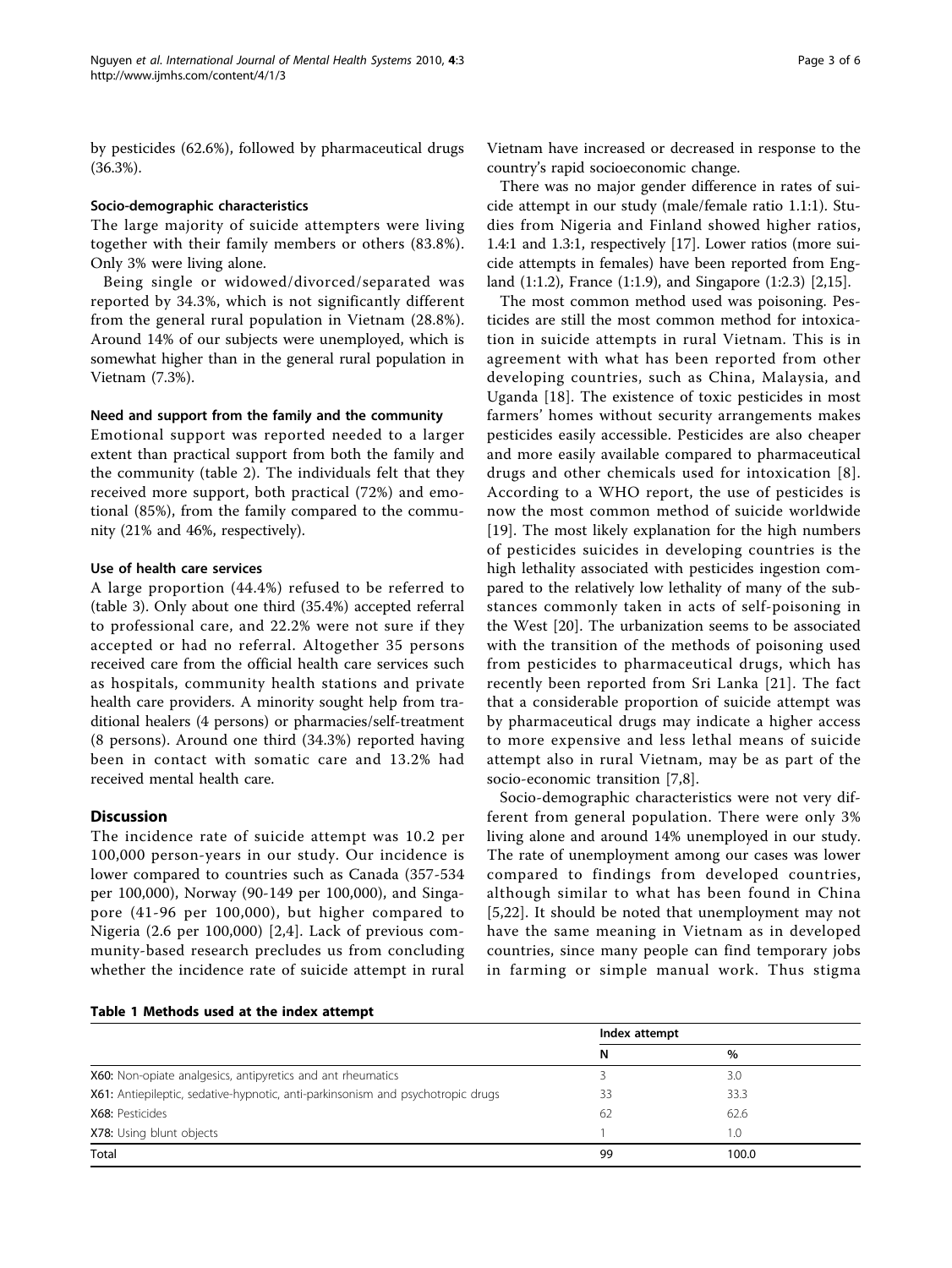<span id="page-3-0"></span>

| Table 2 Needs and supports from family, friends and community |  |  |
|---------------------------------------------------------------|--|--|
|                                                               |  |  |

|                                                             | Family                    |                            |                           | <b>Friends</b>            |                            |                           | Community                 |                           |                           |
|-------------------------------------------------------------|---------------------------|----------------------------|---------------------------|---------------------------|----------------------------|---------------------------|---------------------------|---------------------------|---------------------------|
|                                                             | No, not<br>at all<br>N(%) | To some<br>extent<br>N(96) | Yes, very<br>much<br>N(%) | No, not<br>at all<br>N(%) | To some<br>extent<br>N(96) | Yes, very<br>much<br>N(%) | No, not<br>at all<br>N(%) | To some<br>extent<br>N(%) | Yes, very<br>much<br>N(%) |
| Practical support                                           |                           |                            |                           |                           |                            |                           |                           |                           |                           |
| Do you feel that you need practical<br>support?             | 36 (36.4)                 | 36 (36.4)                  | 27(27.3)                  | 60(60.6)                  | 34 (34.3)                  | 5(5.1)                    | 58 (58.6)                 | 35 (35.4)                 | 6(6.1)                    |
| Do you feel that you get the practical<br>support you need? | 28(28.3)                  | 44 (44.4)                  | 27(27.3)                  | 68 (68.7)                 | 29 (29.3)                  | 2(2.0)                    | 78 (78.8)                 | 18 (18.2)                 | 3(3.0)                    |
| Emotional support                                           |                           |                            |                           |                           |                            |                           |                           |                           |                           |
| Do you feel that you need emotional<br>support from?        | 17(17.2)                  | 35 (35.4)                  | 47 (47.5)                 | 34 (34.3)                 | 45 (45.5)                  | 20(20.2)                  | 41 $(41.4)$               | 39 (39.4)                 | 19 (19.20                 |
| Do you feel that you get the<br>emotional support you need? | 15 (15.2)                 | 42 (42.4)                  | 42 (42.4)                 | 36 (36.4)                 | 54 (54.5)                  | 9(9.1)                    | 54 (54.5)                 | 39 (39.4)                 | 6(6.1)                    |

associated with unemployment may be different in societies less dependent on salaried employment.

Need of support from the family was reported to be higher than support from the community. This is contrary to findings from high income countries, in which the need of support from the community has been showed to be more important than from the family [\[10](#page-4-0)]. This could be explained by the differences in supply of services between low, middle income and rich countries. Emotional support was more needed than practical support, from the family as well as the community. This suggests that the problems perceived by persons who have attempted suicide are less medical or psychiatric, but more of psychosocial nature [[23\]](#page-5-0).

Ambivalence to treatment and early dropout were well-known problems among suicide attempters [[6,](#page-4-0)[24](#page-5-0)]. However, the proportion who accepted referral to professional care in this study was even lower than in other studies [[25](#page-5-0)]. Unfortunately, we did not ask specifically about reasons for this. One reason could be that people who attempted suicide in Vietnam did not consider their problems as mental health or medical and doubt the appropriateness of contact with mental health services [\[26](#page-5-0)]. Another hypothesis is that the stigmatization concerning suicide attempt in low and middle income countries such as Vietnam is larger compared to western countries. Integrating mental health care into primary health care could be one way to improve the care

|                                  |                                                                                                     | N  | Male Female Total<br>N | N (%)         |
|----------------------------------|-----------------------------------------------------------------------------------------------------|----|------------------------|---------------|
| Referral to professional<br>care | Acceptance                                                                                          | 19 | 16                     | 35 (35.4)     |
|                                  | No referral to professional care and/or not sure of acceptance for referral to professional<br>care | 12 | 10                     | 22(22.2)      |
|                                  | Refusals                                                                                            | 21 | 21                     | 44 (44.4)     |
|                                  | Total                                                                                               | 52 | 47                     | 99<br>(100.0) |
| Types of health care             | Hospitals/Community health station/Private health care providers                                    | 20 | 15                     | 35 (35.4)     |
|                                  | Traditional healers                                                                                 | 2  | 2                      | 4(4.0)        |
|                                  | Pharmacy keepers/Self-treatments                                                                    | 4  | $\overline{4}$         | 8(8.1)        |
|                                  | No health care                                                                                      | 26 | 26                     | 52 (52.5)     |
|                                  | Total                                                                                               | 52 | 47                     | 99<br>(100.0) |
| Types of treatment               | In-patient somatic treatment                                                                        | 9  | 3                      | 12(12.1)      |
|                                  | Out-patient somatic treatment                                                                       | 8  | 14                     | 22 (22.2)     |
|                                  | In-patient psychiatric treatment                                                                    | 5  |                        | 6(6.1)        |
|                                  | Out-patient psychiatric treatment                                                                   | 4  | 3                      | 7(7.1)        |
|                                  | No treatment                                                                                        | 26 | 26                     | 52 (52.5)     |
|                                  | Total                                                                                               | 52 | 47                     | 99<br>(100.0) |

#### Table 3 Uses of health care services after the index attempt, by sex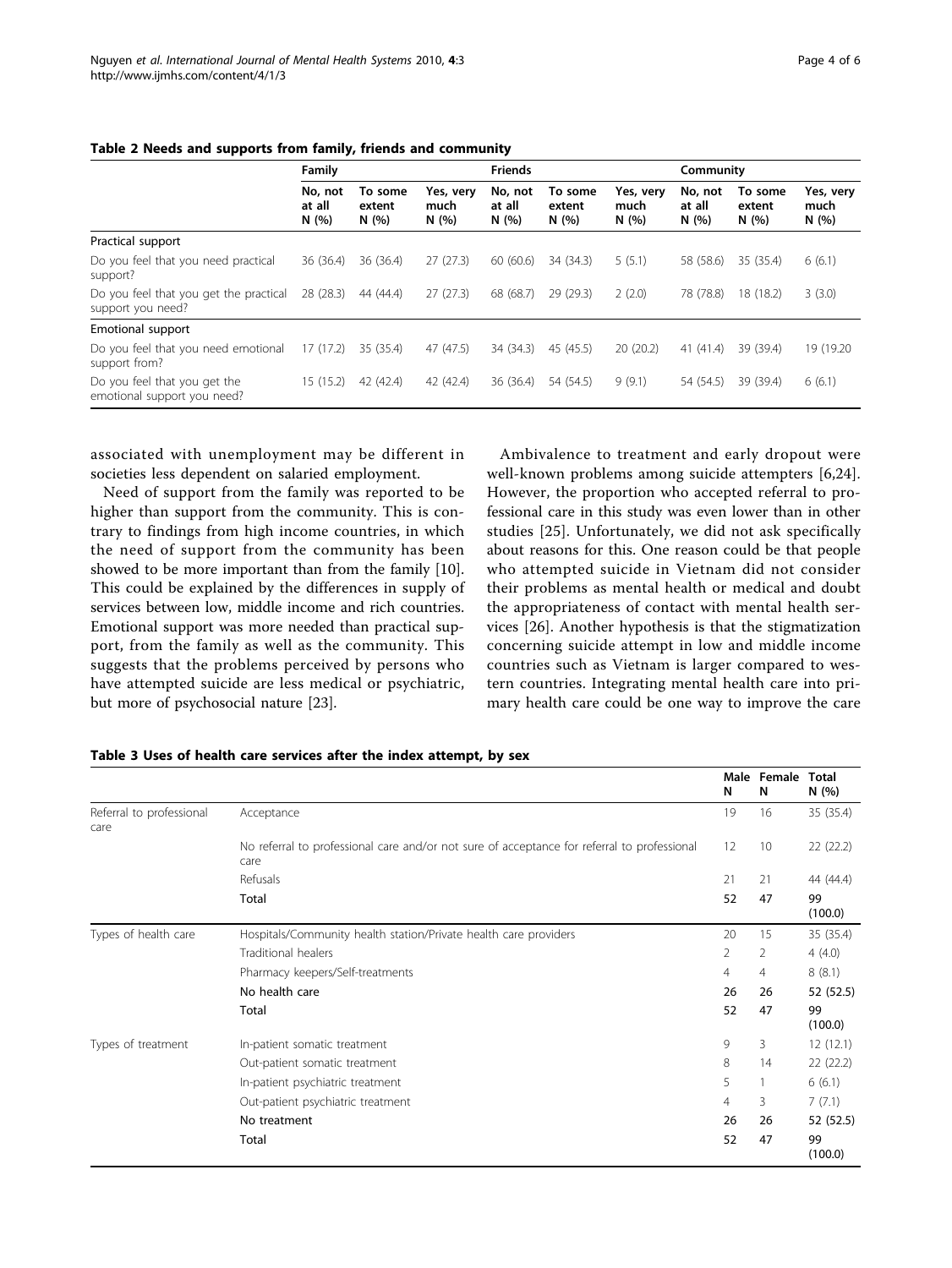<span id="page-4-0"></span>of people who have attempted suicide or who have other mental health problems [\[27](#page-5-0)]. Also, physicians and staff of community health centers as well as district hospitals should be more aware of mental health problems in the community. Policy and training should aim to reduce stigma associated with mental illness as well as general psychological distress.

#### Limitations

The present study provides new findings on the incidence, methods used and use of health care services of suicide attempters after the index attempt in rural Vietnam. Some limitations in our study need to be acknowledged: First, Vietnam consists of rural and urban areas with important sociocultural differences, and thus differences in patterns of suicidal behaviour [7]. Consequently, our findings may at best be generalized to the rural population. Second, socio-demographic characteristics, supports and use of health care services were assessed by retrospective self-report without independent validation. Although systematic reviews have shown that adults can recall past experiences with sufficient accuracy [[28](#page-5-0)], recall bias arising for various reasons can not be excluded. Third, suicide attempt is still stigmatized in Vietnam. Thus, there might be cases that were not in contact with health services and not reported. This is however not unique to Vietnam but a problem common to all studies on suicide attempts. Finally, we used the WHO Multicentre Study instrument that has been translated and previously used in Vietnam [16], but not rigorously validated.

#### Conclusion

The incidence of suicide attempt was lower in this population compared to other settings. The majority of attempters use pesticides, which is an important target for preventive strategies. Strategies of suicide prevention should comprise limiting the access to pesticides by, for example, raising public awareness of the need to keep these potential poisons safely locked in and available only to authorized persons. The increasing use of psychotropic drugs indicates a need for stronger regulation of the accessibility to these drugs. Policy makers should be aware of the risk of "swapping" to other methods, which is why limiting access to means of suicide only can be a part of any suicide prevention program.

The proportion of individuals who had contact with mental health services following the attempt was very limited in this setting, common to many low and middle income countries. Better access to mental health care should be prioritized for this group, possibly by integration of mental health care into primary health care. A national policy highlighting training and awareness of

mental health problems in the community should be advocated.

#### Acknowledgements

This study was funded by the Swedish International Development Cooperation Agency (SIDA) within the project of collaboration between Hanoi Medical University and Karolinska Institutet.

#### Author details

<sup>1</sup>Department of Public Health Sciences, Karolinska Institute, Stockholm Sweden. <sup>2</sup>Department of Psychiatry, Hanoi Medical University, Hanoi, Vietnam. <sup>3</sup>National Institute of Mental Health, Hanoi, Vietnam.

#### Authors' contributions

All authors contributed to study design and planning of data collection. TVN and TCL performed the data collection. TVN, PA and CD had main responsibility for analyzing data and writing the report. TVN was principal author of the paper. All authors have approved the final manuscript.

#### Competing interests

The authors declare that they have no competing interests.

Received: 1 December 2009

Accepted: 17 February 2010 Published: 17 February 2010

#### References

- 1. Fekete SP, Osvath , Michel K: Contacts with Health Care Facilities Prior to Suicide Attempts. Suicidal Behaviour Hogrefe & HuberDe Leo D, et al 2004, 301-311.
- 2. Welch SS: [A review of the literature on the epidemiology of parasuicide](http://www.ncbi.nlm.nih.gov/pubmed/11239107?dopt=Abstract) [in the general population.](http://www.ncbi.nlm.nih.gov/pubmed/11239107?dopt=Abstract) Psychiatr Serv 2001, 52(3):368-75.
- 3. Bland RC, Newman SC, Dyck RJ: [The epidemiology of parasuicide in](http://www.ncbi.nlm.nih.gov/pubmed/7834595?dopt=Abstract) [Edmonton.](http://www.ncbi.nlm.nih.gov/pubmed/7834595?dopt=Abstract) Can J Psychiatry 1994, 39(8):391-6.
- 4. Tsoi WF, Kua EH: [Suicide following parasuicide in Singapore.](http://www.ncbi.nlm.nih.gov/pubmed/3447671?dopt=Abstract) Br J Psychiatry 1987, 151:543-5.
- 5. Fleischmann AJ, Bertolote M, De Leo D, et al: [Characteristics of attempted](http://www.ncbi.nlm.nih.gov/pubmed/16164770?dopt=Abstract) [suicides seen in emergency-care settings of general hospitals in eight](http://www.ncbi.nlm.nih.gov/pubmed/16164770?dopt=Abstract) [low- and middle-income countries.](http://www.ncbi.nlm.nih.gov/pubmed/16164770?dopt=Abstract) Psychol Med 2005, 35(10):1467-74.
- 6. Gunnell D, Bennewith O, Peters TJ, et al: [Do patients who self-harm](http://www.ncbi.nlm.nih.gov/pubmed/12545238?dopt=Abstract) [consult their general practitioner soon after hospital discharge? A](http://www.ncbi.nlm.nih.gov/pubmed/12545238?dopt=Abstract) [cohort study.](http://www.ncbi.nlm.nih.gov/pubmed/12545238?dopt=Abstract) Soc Psychiatry Psychiatr Epidemiol 2002, 37(12):599-602.
- 7. Nguyen VT, Dalman D, Thiem NV, et al: [Suicide atempts by poisoning in](http://www.ncbi.nlm.nih.gov/pubmed/19123105?dopt=Abstract) [Hanoi, Vietnam: Methods used, mental problems and history of mental](http://www.ncbi.nlm.nih.gov/pubmed/19123105?dopt=Abstract) [health care.](http://www.ncbi.nlm.nih.gov/pubmed/19123105?dopt=Abstract) Archives of Suicide Research 2009, 13(4):1-10.
- 8. Thanh HT, Jiang GX, Van TN, et al: [Attempted suicide in Hanoi, Vietnam.](http://www.ncbi.nlm.nih.gov/pubmed/15624077?dopt=Abstract) Soc Psychiatry Psychiatr Epidemiol 2005, 40(1):64-71.
- 9. Platt S: [Unemployment and suicidal behaviour: a review of the literature.](http://www.ncbi.nlm.nih.gov/pubmed/6382623?dopt=Abstract) Soc Sci Med 1984, 19(2):93-115.
- 10. Cedereke M, Ojehagen A: [Formal and informal help during the year after](http://www.ncbi.nlm.nih.gov/pubmed/18018664?dopt=Abstract) [a suicide attempt: a one-year follow-up.](http://www.ncbi.nlm.nih.gov/pubmed/18018664?dopt=Abstract) Int J Soc Psychiatry 2007, 53(5):419-29.
- 11. Agerbo E, Gunnell D, Bonde JP, et al: [Suicide and occupation: the impact](http://www.ncbi.nlm.nih.gov/pubmed/17445281?dopt=Abstract) [of socio-economic, demographic and psychiatric differences.](http://www.ncbi.nlm.nih.gov/pubmed/17445281?dopt=Abstract) Psychol Med 2007, 37(8):1131-40.
- 12. Kumar CT, Mohan R, Ranjith G, et al: [Characteristics of high intent suicide](http://www.ncbi.nlm.nih.gov/pubmed/16443283?dopt=Abstract) [attempters admitted to a general hospital.](http://www.ncbi.nlm.nih.gov/pubmed/16443283?dopt=Abstract) J Affect Disord 2006, 91(1):77-81.
- 13. Yamada T, Kawanishi C, Hasegawa H, et al: [Psychiatric assessment of](http://www.ncbi.nlm.nih.gov/pubmed/17986359?dopt=Abstract) [suicide attempters in Japan: a pilot study at a critical emergency unit in](http://www.ncbi.nlm.nih.gov/pubmed/17986359?dopt=Abstract) [an urban area.](http://www.ncbi.nlm.nih.gov/pubmed/17986359?dopt=Abstract) BMC Psychiatry 2007, 7:64.
- 14. BacNinh main page. 200[8http://www.bacninh.gov.vn/](http://www.bacninh.gov.vn/).
- 15. Schmidtke A, Bille-Brahe U, DeLeo D, et al: [Attempted suicide in Europe:](http://www.ncbi.nlm.nih.gov/pubmed/8792901?dopt=Abstract) [rates, trends and sociodemographic characteristics of suicide attempters](http://www.ncbi.nlm.nih.gov/pubmed/8792901?dopt=Abstract) [during the period 1989-1992. Results of the WHO/EURO Multicentre](http://www.ncbi.nlm.nih.gov/pubmed/8792901?dopt=Abstract) [Study on Parasuicide.](http://www.ncbi.nlm.nih.gov/pubmed/8792901?dopt=Abstract) Acta Psychiatr Scand 1996, 93(5):327-38.
- 16. Tran Thi Thanh H, Tran TN, Jiang GX, et al: [Internal validation of the Beck](http://www.ncbi.nlm.nih.gov/pubmed/16563173?dopt=Abstract) [Depression Inventory, the WHO 5 Well Being Index and the relation of](http://www.ncbi.nlm.nih.gov/pubmed/16563173?dopt=Abstract) [these scales to suicidal thoughts in the genaral population of a rural](http://www.ncbi.nlm.nih.gov/pubmed/16563173?dopt=Abstract) [community in Hanoi, Vietnam.](http://www.ncbi.nlm.nih.gov/pubmed/16563173?dopt=Abstract) 2006.